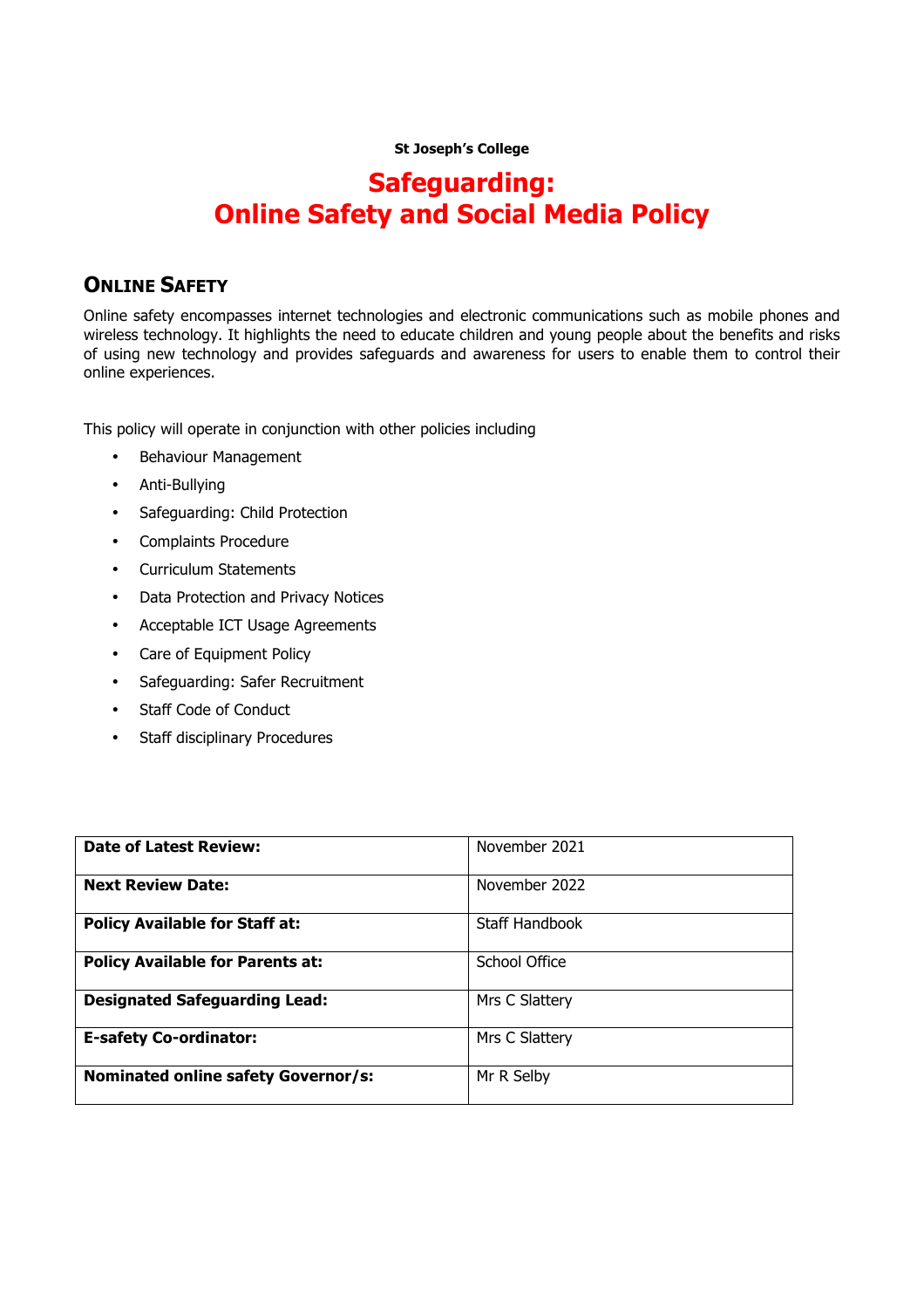## **Contents**

| Appendix 2: acceptable use agreement (staff, governors, volunteers and visitors)111 |  |
|-------------------------------------------------------------------------------------|--|
|                                                                                     |  |
|                                                                                     |  |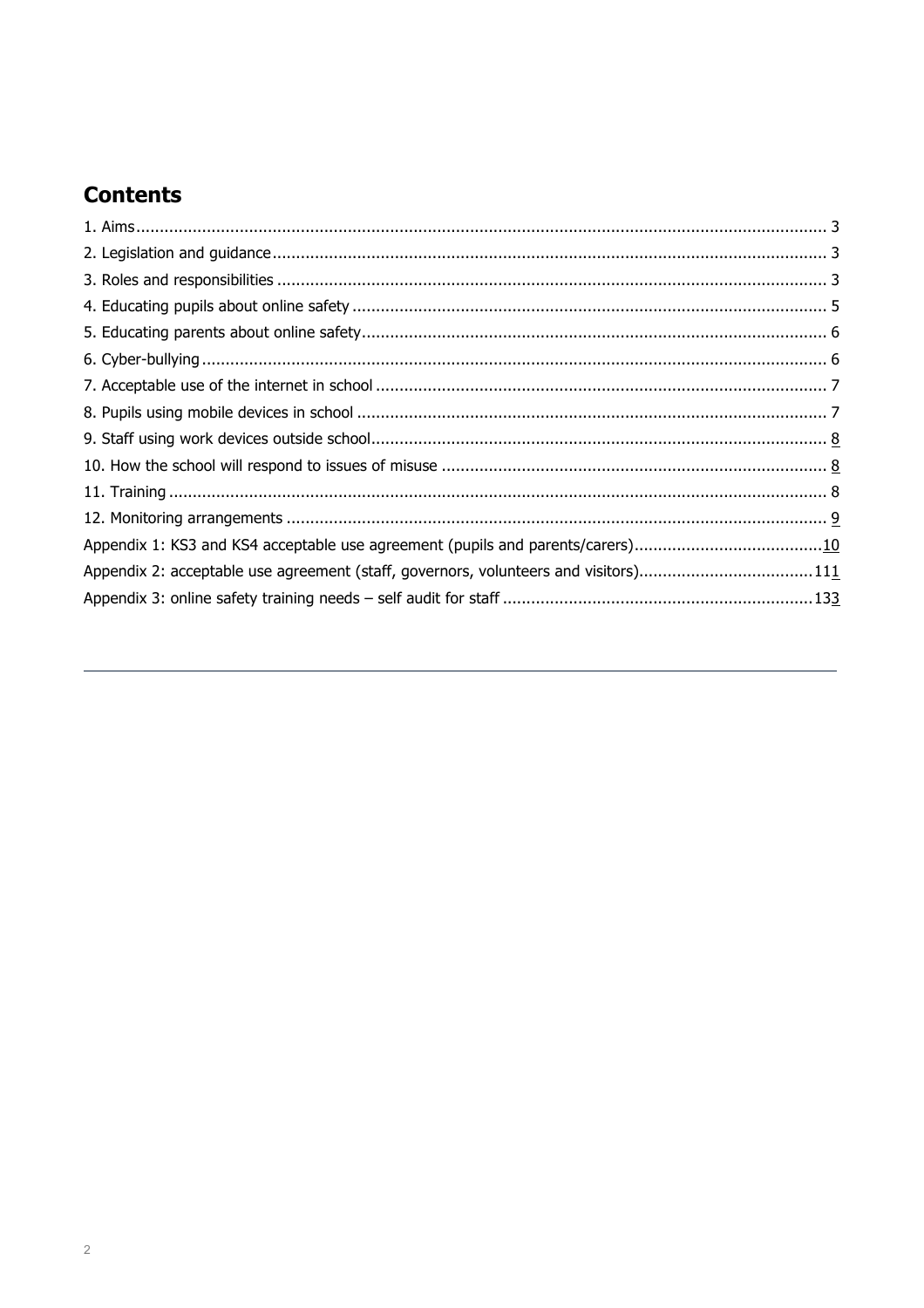## **1. Aims**

St Joseph's College aims to:

- Have robust processes in place to ensure the online safety of pupils, staff, volunteers and governors
- Deliver an effective approach to online safety, including mobile and smart technology, which empowers us to protect and educate the whole school community in its use of technology
- Establish clear mechanisms to identify, intervene and escalate an incident, where appropriate

#### **The 4 key categories of risk**

Our approach to online safety is based on addressing the following categories of risk:

- **Content** being exposed to illegal, inappropriate or harmful content, such as pornography, fake news, racism, misogyny, self-harm, suicide, anti-Semitism, radicalisation and extremism
- **Contact** being subjected to harmful online interaction with other users, such as peer-to-peer pressure, commercial advertising and adults posing as children or young adults with the intention to groom or exploit them for sexual, criminal, financial or other purposes
- **Conduct** personal online behaviour that increases the likelihood of, or causes, harm, such as making, sending and receiving explicit images (e.g. consensual and non-consensual sharing of nudes and seminudes and/or pornography), sharing other explicit images and online bullying; and
- **Commerce** risks such as online gambling, inappropriate advertising, phishing and/or financial scam

## **2. Legislation and guidance**

This policy is based on the Department for Education's (DfE) statutory safeguarding guidance, Keeping Children Safe in Education (2019), and its advice for schools on:

- > Teaching online safety in schools
- Preventing and tackling bullying and cyber-bullying: advice for headteachers and school staff
- > Relationships and sex education
- > Searching, screening and confiscation

It also refers to the Department's guidance on protecting children from radicalisation.

It reflects existing legislation, including but not limited to the Education Act 1996 (as amended), the Education and Inspections Act 2006 and the Equality Act 2010. In addition, it reflects the Education Act 2011, which has given teachers stronger powers to tackle cyber-bullying by, if necessary, searching for and deleting inappropriate images or files on pupils' electronic devices where they believe there is a 'good reason' to do so.

This policy complies with our funding agreement and articles of association.

## **3. Roles and responsibilities**

## **3.1 The Governing Body**

The governing body has overall responsibility for monitoring this policy and holding the headteacher to account for its implementation.

The governing board will co-ordinate regular meetings with appropriate staff to discuss online safety, and monitor online safety logs as provided by the designated safeguarding lead (DSL).

The governor who oversees online safety is Mr Ross Selby

All governors will:

- Ensure that they have read and understand this policy
- Agree and adhere to the terms on acceptable use of the school's ICT systems and the internet (appendix 2)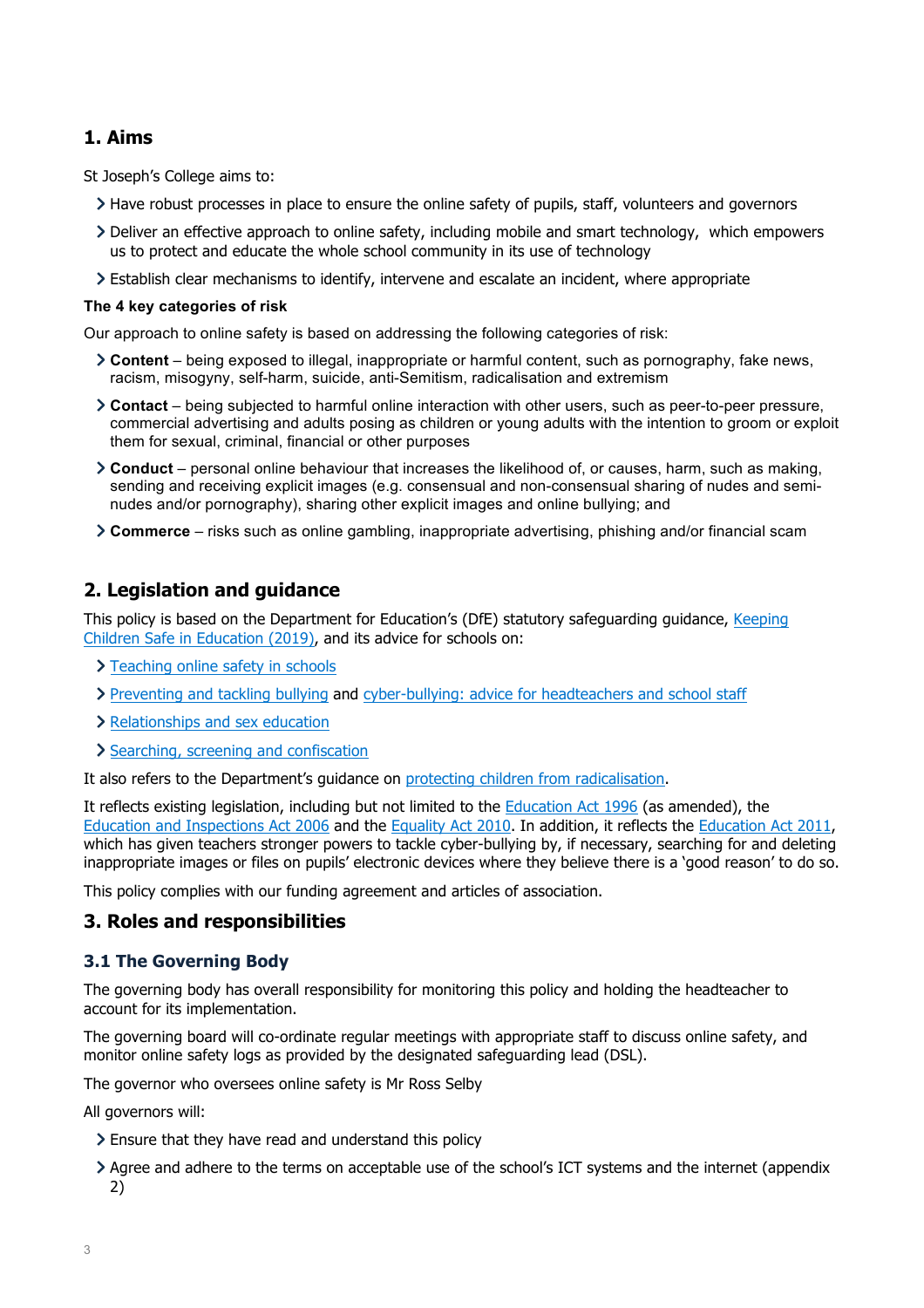Ensure that, where necessary, teaching about safeguarding, including online safety, is adapted for vulnerable children, victims of abuse and some pupils with SEND because of the importance of recognising that a 'one size fits all' approach may not be appropriate for all children in all situations, and a more personalised or contextualised approach may often be more suitable

### **3.2 The Headteacher**

The headteacher is responsible for ensuring that staff understand this policy, and that it is being implemented consistently throughout the school.

## **3.3 The Designated Safeguarding Lead**

Details of the school's DSL and deputy are set out in our Child Protection Policy as well relevant job descriptions.

The DSL takes lead responsibility for online safety in school, in particular:

- Supporting the headteacher in ensuring that staff understand this policy and that it is being implemented consistently throughout the school
- Working with the headteacher, ICT manager and other staff, as necessary, to address any online safety issues or incidents
- Managing all online safety issues and incidents in line with the school child protection policy
- Ensuring that any online safety incidents are logged and dealt with appropriately in line with this policy
- Ensuring that any incidents of cyber-bullying are logged and dealt with appropriately in line with the school behaviour policy
- Updating and delivering staff training on online safety (appendix 3 contains a self-audit for staff on online safety training needs)
- Liaising with other agencies and/or external services if necessary
- Providing regular reports on online safety in school to the headteacher and/or governing body

This list is not intended to be exhaustive.

## **3.4 The Network Manager**

The Network Manager is responsible for:

- Putting in place an appropriate level of security protection procedures, such as filtering and monitoring systems, which are reviewed and updated on a regular basis to assess effectiveness and ensure pupils are kept safe from potentially harmful and inappropriate content and contact online while at school, including terrorist and extremist material
- Ensuring that the school's ICT systems are secure and protected against viruses and malware, and that such safety mechanisms are updated regularly
- Monitoring checks on the school's ICT systems
- Blocking access to potentially dangerous sites and, where possible, preventing the downloading of potentially dangerous files
- Ensuring that any online safety incidents are logged and dealt with appropriately in line with this policy and informing the DSL.
- Ensuring that any incidents of cyber-bullying are passed to the pastoral team in line with the school behaviour policy

This list is not intended to be exhaustive.

#### **3.5 All staff and volunteers**

All staff, including contractors and agency staff, and volunteers are responsible for: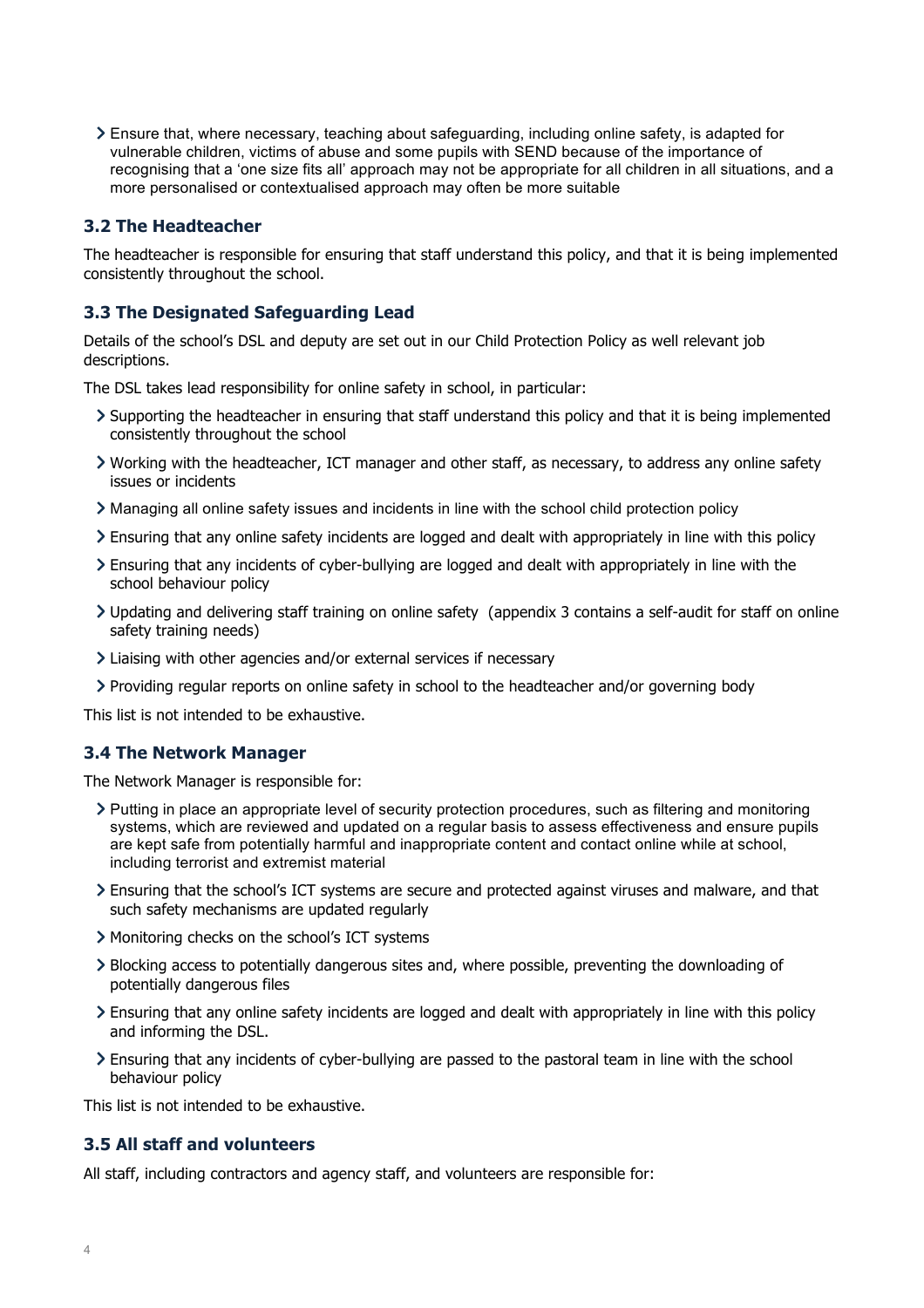- Maintaining an understanding of this policy
- $\sum$  Implementing this policy consistently
- Agreeing and adhering to the terms on acceptable use of the school's ICT systems and the internet (appendix 2), and ensuring that pupils follow the school's terms on acceptable use (appendix 1)
- Working with the DSL to ensure that any online safety incidents are logged on CPOMS and dealt with appropriately in line with this policy
- Ensuring that any incidents of cyber-bullying are dealt with appropriately in line with the school behaviour policy
- Responding appropriately to all reports and concerns about sexual violence and/or harassment, both online and offline and maintaining an attitude of 'it could happen here'

This list is not intended to be exhaustive.

### **3.6 Parents**

Parents are expected to:

- Notify a member of staff or the headteacher of any concerns or queries regarding this policy
- Ensure their child has read, understood and agreed to the terms on acceptable use of the school's ICT systems and internet (appendix 1)

Parents can seek further guidance on keeping children safe online from the following organisations and websites:

- What are the issues? UK Safer Internet Centre
- > Hot topics Childnet International
- Parent factsheet Childnet International

#### **3.7 Visitors and members of the community**

Visitors and members of the community who use the school's ICT systems or internet will be made aware of this policy, when relevant, and expected to read and follow it. If appropriate, they will be expected to agree to the terms on acceptable use (appendix 2).

## **4. Educating pupils about online safety**

Pupils will be taught about online safety as part of the curriculum:

In **Key Stage 3**, pupils will be taught to:

- Understand a range of ways to use technology safely, respectfully, responsibly and securely, including protecting their online identity and privacy
- Recognise inappropriate content, contact and conduct, and know how to report concerns

#### By the **end of secondary school**, students will know:

- How changes in technology affect safety, including new ways to protect their online privacy and identity
- How to report a range of concerns
- Their rights, responsibilities and opportunities online, including that the same expectations of behaviour apply in all contexts, including online
- About online risks, including that any material someone provides to another has the potential to be shared online and the difficulty of removing potentially compromising material placed online
- Not to provide material to others that they would not want shared further and not to share personal material which is sent to them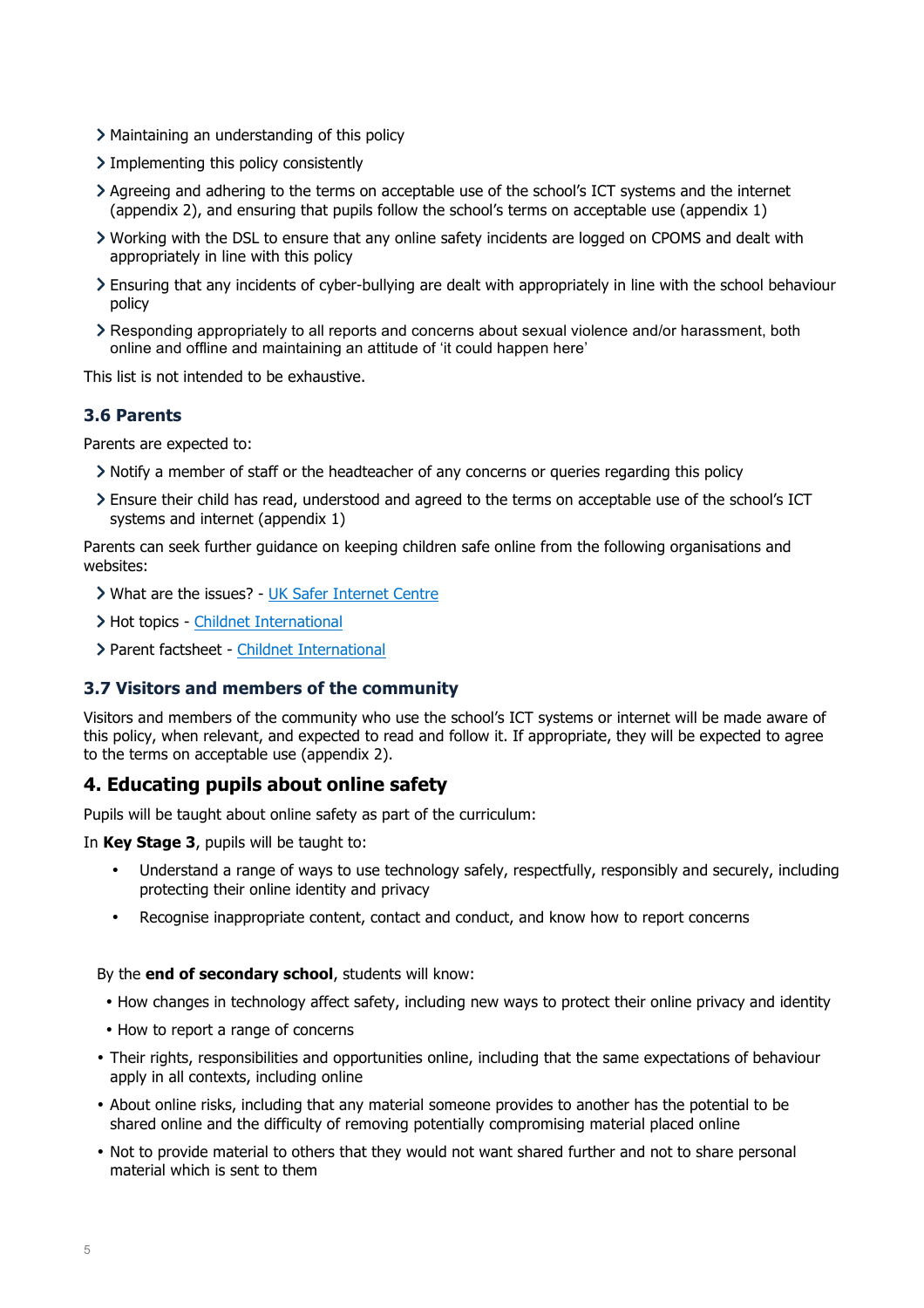- What to do and where to get support to report material or manage issues online
- The impact of viewing harmful content
- That specifically sexually explicit material (e.g. pornography) presents a distorted picture of sexual behaviours, can damage the way people see themselves in relation to others and negatively affect how they behave towards sexual partners
- That sharing and viewing indecent images of children (including those created by children) is a criminal offence which carries severe penalties including jail
- How information and data is generated, collected, shared and used online
- How to identify harmful behaviours online (including bullying, abuse or harassment) and how to report, or find support, if they have been affected by those behaviours
- How people can actively communicate and recognise consent from others, including sexual consent, and how and when consent can be withdrawn (in all contexts, including online)

The safe use of social media and the internet will also be covered in other subjects, including personal development, where relevant.

The school will use assemblies to raise pupils' awareness of the dangers that can be encountered online and may also invite speakers to talk to pupils about this.

## **5. Educating parents about online safety**

The school will raise parents' awareness of internet safety in letters or other communications home, and in information via our website. This policy will also be shared with parents.

Online safety will also be covered during parents' information evenings.

If parents have any queries or concerns in relation to online safety, these should be raised in the first instance with the DSL.

Concerns or queries about this policy can be raised with any member of staff or the headteacher.

## **6. Cyber-bullying**

## **6.1 Definition**

Cyber-bullying takes place online, such as through social networking sites, messaging apps or gaming sites. Like other forms of bullying, it is the repetitive, intentional harming of one person or group by another person or group, where the relationship involves an imbalance of power. (See also the school behaviour policy.)

## **6.2 Preventing and addressing cyber-bullying**

To help prevent cyber-bullying, we will ensure that pupils understand what it is and what to do if they become aware of it happening to them or others. We will ensure that pupils know how they can report any incidents and are encouraged to do so, including where they are a witness rather than the victim.

The school will actively discuss cyber-bullying with pupils, explaining the reasons why it occurs, the forms it may take and what the consequences can be. Form teachers and Heads of Year will discuss cyber-bullying with their tutor groups, and the issue will be addressed in assemblies.

Teaching staff are also encouraged to find opportunities to use aspects of the curriculum to cover cyberbullying. This includes personal, social, health and economic (PSHE) education, and other subjects where appropriate.

All staff, governors and volunteers (where appropriate) receive training on cyber-bullying, its impact and ways to support pupils, as part of safeguarding training (see section 11 for more detail).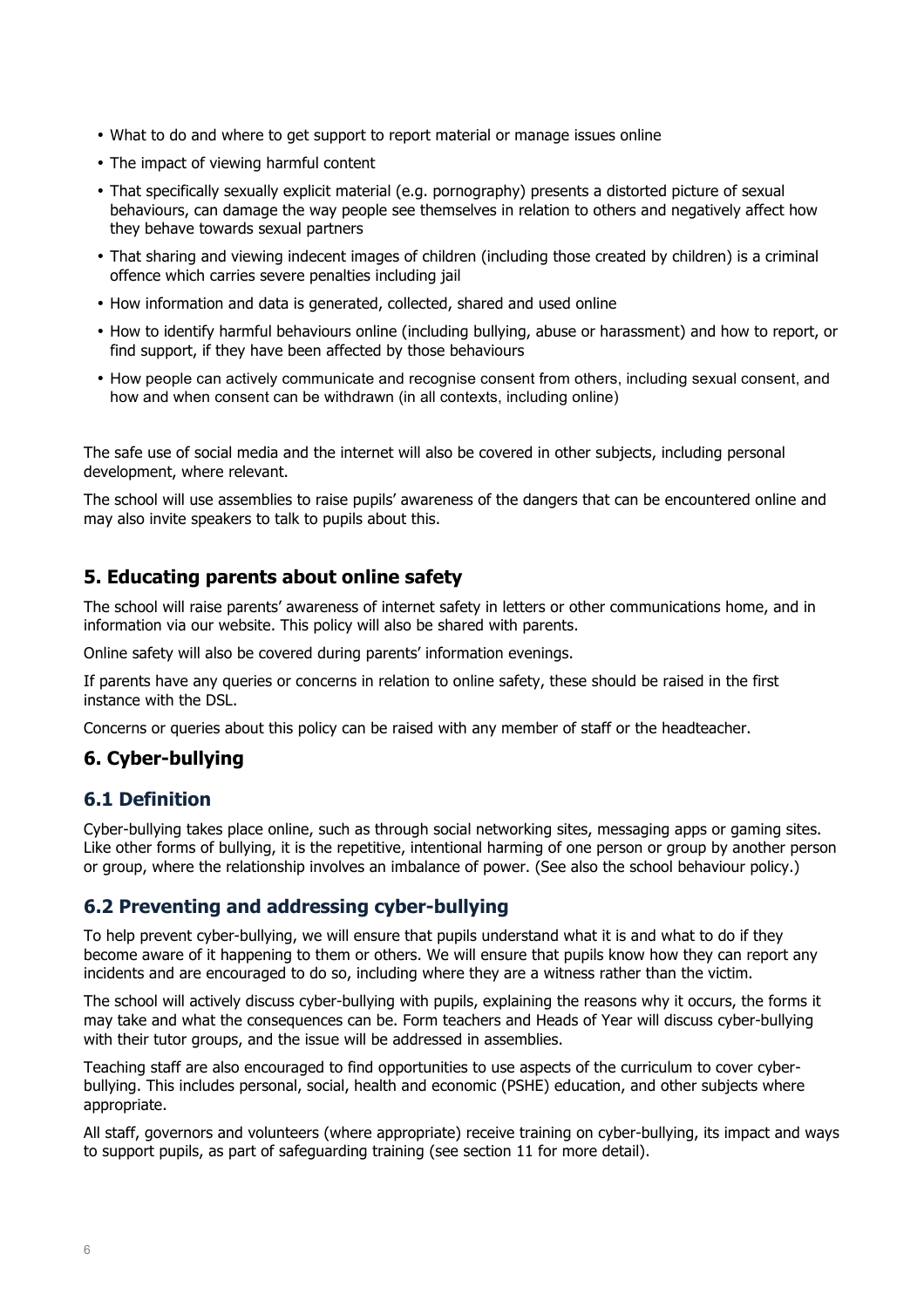The school also sends information on cyber-bullying to parents so that they are aware of the signs, how to report it and how they can support children who may be affected.

In relation to a specific incident of cyber-bullying, the school will follow the processes set out in the school behaviour policy. Where illegal, inappropriate or harmful material has been spread among pupils, the school will use all reasonable endeavours to ensure the incident is contained.

The DSL will consider whether the incident should be reported to the police if it involves illegal material, and will work with external services if it is deemed necessary to do so.

### **6.3 Examining electronic devices**

School staff have the specific power under the Education and Inspections Act 2006 (which has been increased by the Education Act 2011) to search for and, if necessary, delete inappropriate images or files on pupils' electronic devices, including mobile phones, iPads and other tablet devices, where they believe there is a 'good reason' to do so.

When deciding whether there is a good reason to examine or erase data or files on an electronic device, staff must reasonably suspect that the data or file in question has been, or could be, used to:

- Cause harm, and/or
- Disrupt teaching, and/or
- > Break any of the school rules

If inappropriate material is found on the device, it is up to the staff member in conjunction with the DSL or other member of the senior leadership team to decide whether they should:

- > Delete that material, or
- Retain it as evidence (of a criminal offence or a breach of school discipline), and/or
- $\geq$  Report it to the police\*
- \* Staff may also confiscate devices for evidence to hand to the police, if a pupil discloses that they are being abused and that this abuse includes an online element.

Any searching of pupils will be carried out in line with the DfE's latest guidance on screening, searching and confiscation.

UKCIS guidance on sharing nudes and semi-nudes: advice for education settings working with children and young people

Any complaints about searching for or deleting inappropriate images or files on pupils' electronic devices will be dealt with through the school complaints procedure.

## **7. Acceptable use of the internet in school**

All pupils, parents, staff, volunteers and governors are expected to sign an agreement regarding the acceptable use of the school's ICT systems and the internet (appendices 1-2). Visitors will be expected to read and agree to the school's terms on acceptable use if relevant.

Use of the school's internet must be for educational purposes only, or for the purpose of fulfilling the duties of an individual's role.

More information is set out in the acceptable use agreements in appendices 1 and 2.

## **8. Pupils using mobile devices in school**

Pupils may bring mobile devices into school, but are not permitted to use them at all during the school day. They can be in pupils' bags but must be turned off.

Any use of mobile devices whilst on the school site by pupils must be in line with the acceptable use agreement (see appendix 1).

Any breach of the acceptable use agreement by a pupil may trigger disciplinary action in line with the school behaviour policy, which may result in the confiscation of their device.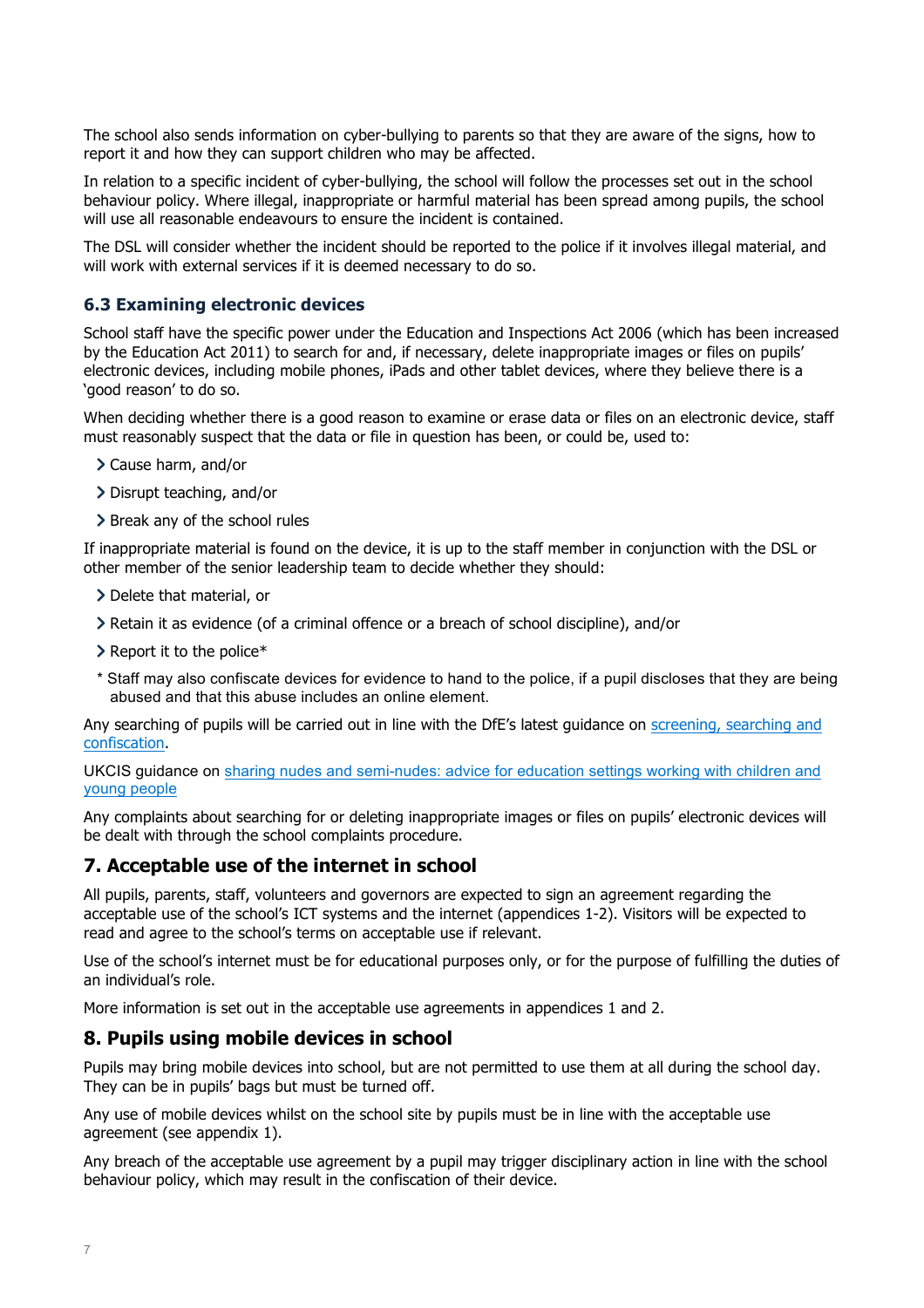## **9. Staff using work devices outside school**

Staff members using a work device outside school must not install any unauthorised software on the device and must not use the device in any way which would violate the school's terms of acceptable use, as set out in appendix 2.

Staff must ensure that their work device is secure and password-protected, and that they do not share their password with others. They must take all reasonable steps to ensure the security of their work device when using it outside school. Any USB devices containing data relating to the school must be encrypted.

If staff have any concerns over the security of their device, they must seek advice from the network manager.

## **10. How the school will respond to issues of misuse**

Where a pupil misuses the school's ICT systems or internet, we will follow the procedures set out in our policies on behaviour and ICT and internet acceptable use. The action taken will depend on the individual circumstances, nature and seriousness of the specific incident, and will be proportionate.

Where a staff member misuses the school's ICT systems or the internet, or misuses a personal device where the action constitutes misconduct, the matter will be dealt with in accordance with the staff disciplinary procedures and staff code of conduct. The action taken will depend on the individual circumstances, nature and seriousness of the specific incident.

The school will consider whether incidents which involve illegal activity or content, or otherwise serious incidents, should be reported to the police.

## **11. Training**

All new staff members will receive training, as part of their induction (Sept 2022), on safe internet use and online safeguarding issues including cyber-bullying and the risks of online radicalisation.

All staff members will receive refresher training at least once each academic year as part of safeguarding training, as well as relevant updates as required (for example through emails, e-bulletins and staff meetings).

By way of this training, all staff will be made aware that:

- Technology is a significant component in many safeguarding and wellbeing issues, and that children are at risk of online abuse
- Children can abuse their peers online through:
	- o Abusive, harassing, and misogynistic messages
	- o Non-consensual sharing of indecent nude and semi-nude images and/or videos, especially around chat groups
	- $\circ$  Sharing of abusive images and pornography, to those who don't want to receive such content
- Physical abuse, sexual violence and initiation/hazing type violence can all contain an online element

Training will also help staff:

- develop better awareness to assist in spotting the signs and symptoms of online abuse
- develop the ability to ensure pupils can recognise dangers and risks in online activity and can weigh the risks up
- develop the ability to influence pupils to make the healthiest long-term choices and keep them safe from harm in the short term

The DSL and deputy will undertake child protection and safeguarding training, which will include online safety, at least every 2 years. They will also update their knowledge and skills on the subject of online safety at regular intervals, and at least annually.

Governors will receive training on safe internet use and online safeguarding issues as part of their safeguarding training.

Volunteers will receive appropriate training and updates, if applicable.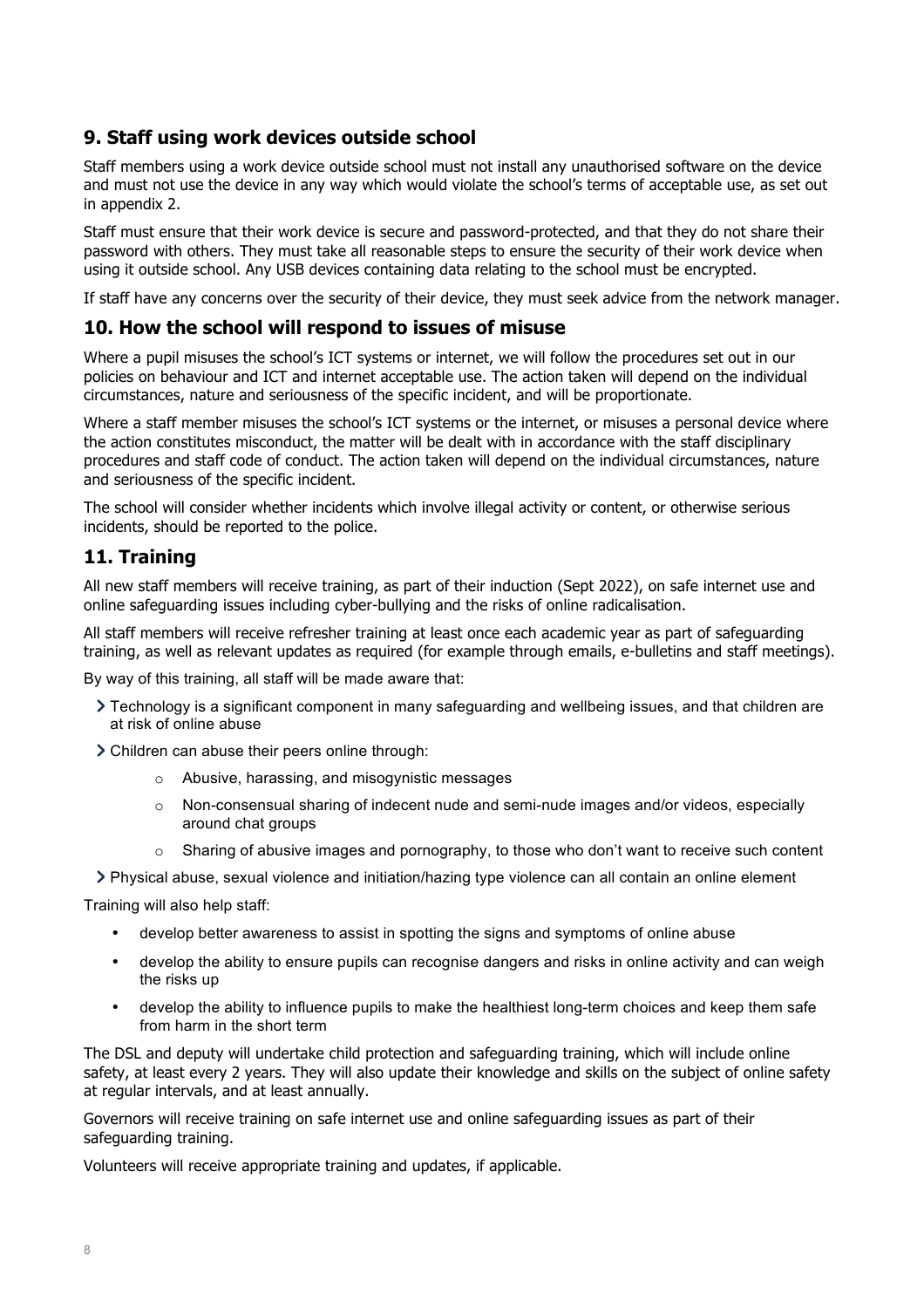More information about safeguarding training is set out in our child protection and safeguarding policy.

## **12. Monitoring arrangements**

The DSL logs behaviour and safeguarding issues related to online safety. An incident report is generated through CPOMS.

This policy will be reviewed annually by the E-Safety Coordinator. At every review, the policy will be shared with the governing board.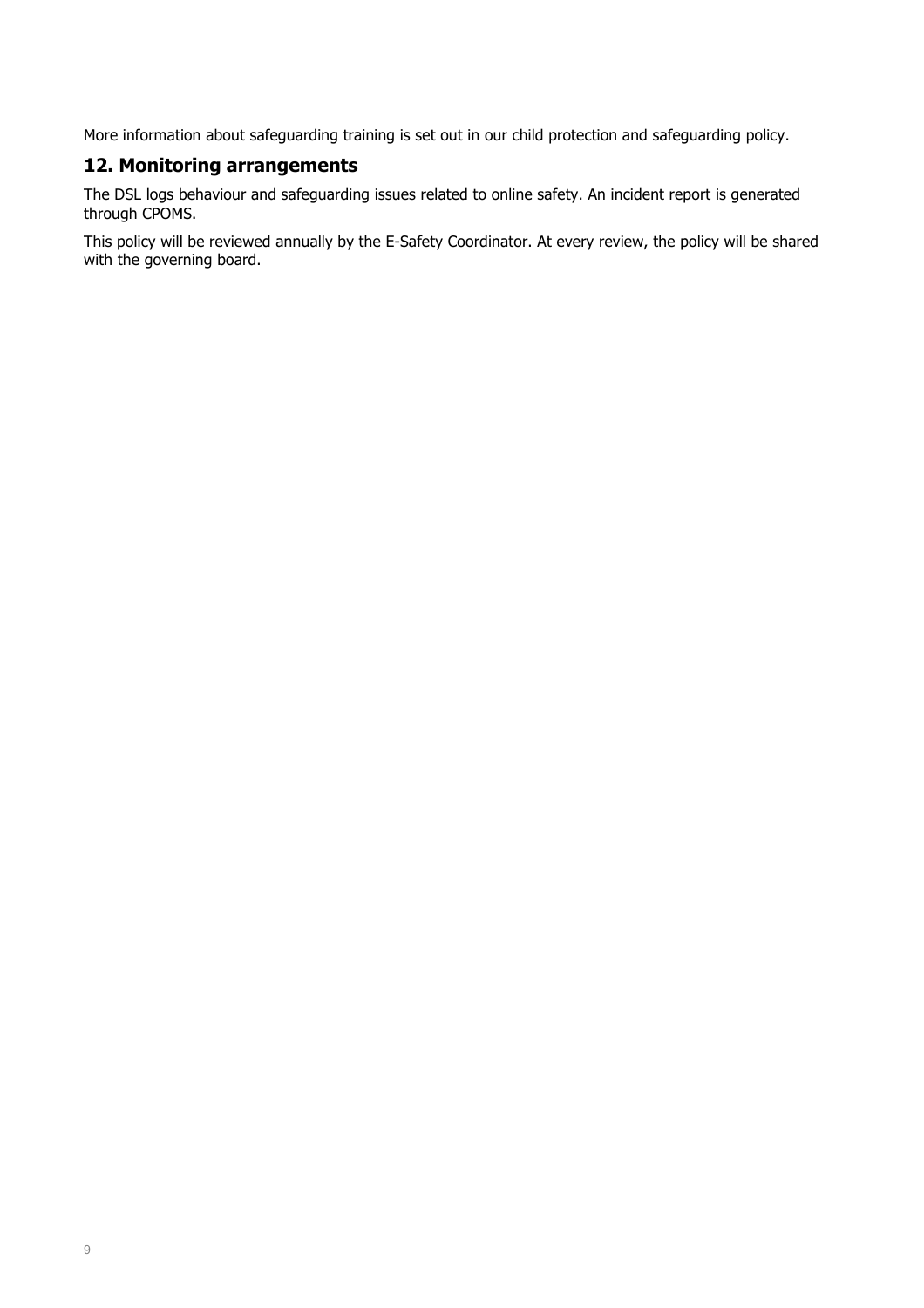## **Appendix 1: KS3-5 acceptable use agreement (pupils and parents/carers)**

ACCEPTABLE USE OF THE SCHOOL'S ICT SYSTEMS AND INTERNET: AGREEMENT FOR PUPILS AND PARENTS/CARERS

**This agreement applies to the use of all technology: school and personal equipment. When I use the school's ICT systems (like computers) and get onto the internet in school I will:**

- Always use the school's ICT systems and the internet responsibly and for educational purposes only
- Only use them when a teacher is present, or with a teacher's permission
- Keep my username and passwords safe and not share these with others
- Keep my private information safe at all times and not give my name, address or telephone number to anyone without the permission of my teacher or parent/carer
- Tell a teacher (or sensible adult) immediately if I find any material which might upset, distress or harm me or others
- Always log off a computer when I'm finished working on it

#### **I will not:**

- Rearrange any hardware without permission from a member of ICT staff
- Access any inappropriate websites including: social networking sites, chat rooms and gaming sites unless my teacher has expressly allowed this as part of a learning activity
- Open any attachments in emails, or follow any links in emails, without first checking with a teacher
- Use any inappropriate language when communicating online, including in emails
- Log in to the school's network using someone else's details
- Arrange to meet anyone offline without first consulting my parent/carer, or without adult supervision

#### **If I bring a personal mobile phone or other personal electronic device into school:**

- I will not use it during the school day. It will be turned off and in my bag until the end of the day.
- I will use it responsibly, and will not access any inappropriate websites or other inappropriate material or use inappropriate language when communicating online

#### **I agree that the school will monitor the websites I visit and that there will be consequences if I don't follow the rules. I understand that if I break this agreement the school will apply appropriate sanctions in line with the school's behaviour and anti-bullying policies.**

| Signed (pupil):                                                                                                                                                                                                                                                                                                                                                              | Date: |  |
|------------------------------------------------------------------------------------------------------------------------------------------------------------------------------------------------------------------------------------------------------------------------------------------------------------------------------------------------------------------------------|-------|--|
| <b>Parent/carer's agreement:</b> I agree that my child can use the school's ICT systems and internet when<br>appropriately supervised by a member of school staff. I agree to the conditions set out above for pupils<br>using the school's ICT systems and internet, and for using personal electronic devices in school, and will<br>make sure my child understands these. |       |  |
| Signed (parent/carer):                                                                                                                                                                                                                                                                                                                                                       | Date: |  |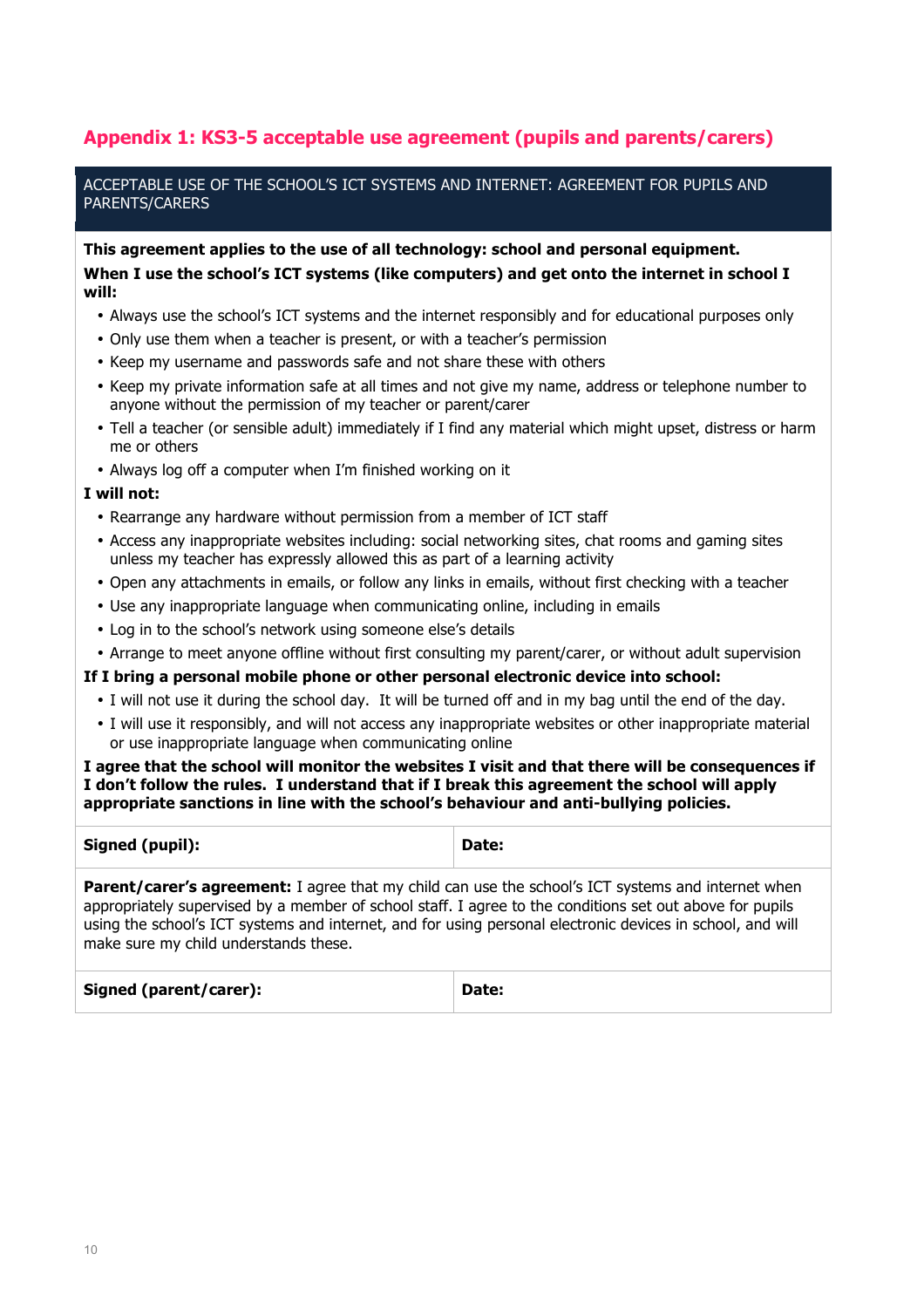## **Appendix 2: acceptable use agreement (staff, governors, volunteers and visitors)**

ACCEPTABLE USE OF THE SCHOOL'S ICT SYSTEMS AND INTERNET: AGREEMENT FOR STAFF, GOVERNORS,VOLUNTEERS AND VISITORS

#### **When using the school's ICT systems and accessing the internet in school, or outside school on a work device (if applicable):**

- I understand that the network is the property of the school and agree that my use must be compatible with my professional role.
- I understand and agree that the school may monitor my network and Internet use to ensure policy compliance.
- I will ensure that my electronic communications with pupils are only through school email and compatible with my professional role. I will not use personal web pages at home to communicate with students eg Facebook.
- I understand that I will not access, or attempt to access inappropriate material, including but not limited to material of a violent, criminal or pornographic nature (or create, share, link to or send such material) or use them in any way which could harm the school's reputation
- I understand that use for personal financial gain, gambling, political purposes or advertising is not permitted.
- I understand that I will not use any improper language when communicating online, including in emails or other messaging services
- I understand that I will not install any unauthorised software, or connect unauthorised hardware or devices to the school's network unless permission from the Network Manager has been received.
- I understand that I will not take photographs of pupils without checking with the HR manager first
- I understand that I will not share confidential information about the school, its pupils or staff, or other members of the community
- Access, modify or share data I'm not authorised to access, modify or share
- Promote private businesses, unless that business is directly related to the school
- I understand the implications of leaving unattended any workstation that I have logged onto and will ensure that this does not occur.
- I will not disclose any password or login name to anyone, other than, where appropriate, the staff responsible for maintaining the system or log in to the school's network using someone else's details
- I will not download / store any material that could be classed as illegal eg copyrighted music.
- I will ensure my school laptop is protected through my Household Insurance.
- I will take due care of my laptop and if damaged or lost while in my care, I understand that I may have to pay for repairs or a replacement.
- I understand that my laptop has been provided for my use and I am responsible for all materials accessed on it.
- I will report any incidents of concern to the school Designated Safeguarding Lead or the Network Manager.
- I understand that I am a member of St Joseph's College at all times and all use of ICT must be responsible and appropriate.
- I will not copy staff or pupil personal data (as defined by the General Data Protection Regulations) from the school network onto any electronic device and remove it from school.
- If I suspect I am a victim of malware attack, hacking or cybercrime I will report it to the Network Manager as soon as possible.
- I will adhere to the school's Privacy Notice and GDPR procedures.

#### **Please seek clarification on any of the above from the headteacher**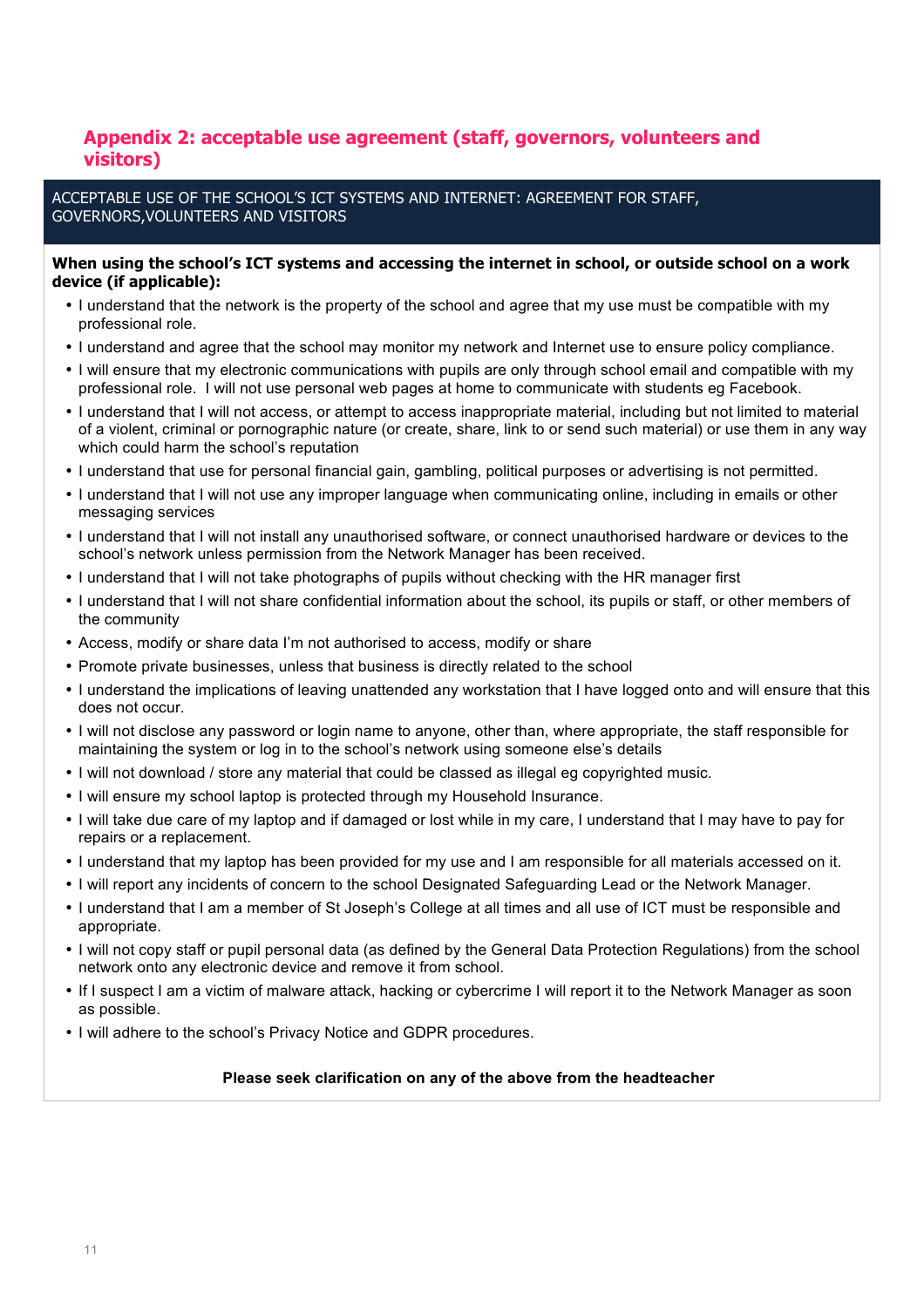### ACCEPTABLE USE OF THE SCHOOL'S ICT SYSTEMS AND INTERNET: AGREEMENT FOR STAFF, GOVERNORS,VOLUNTEERS AND VISITORS

I will take all reasonable steps to ensure that work devices are secure and password-protected when using them outside school, and keep all data securely stored in accordance with this policy and the school's data protection policy. I will let the designated safeguarding lead (DSL) and ICT manager know if a pupil informs me they have found any material which might upset, distress or harm them or others, and will also do so if I encounter any such material. I will always use the school's ICT systems and internet responsibly, and ensure that pupils in my care do so too.

**THE SCHOOL MAY EXERCISE ITS RIGHT TO MONITOR THE USE OF THE SCHOOL'S COMPUTER SYSTEMS, INCLUDING ACCESS TO WEB-SITES, THE INTERCEPTION OF E-MAIL AND THE DELETION OF INAPPROPRIATE MATERIALS WHERE IT BELIEVES UNAUTHORISED USE OF THE SCHOOL'S COMPUTER SYSTEM IS OR MAY BE TAKING PLACE, OR THE SYSTEM IS OR MAY BE BEING USED FOR CRIMINAL PURPOSES OR FOR STORING UNAUTHORISED OR UNLAWFUL TEXT, IMAGERY OR SOUND.**

| Signed (staff member/governor/volunteer/visitor): | Date: |
|---------------------------------------------------|-------|
|                                                   |       |